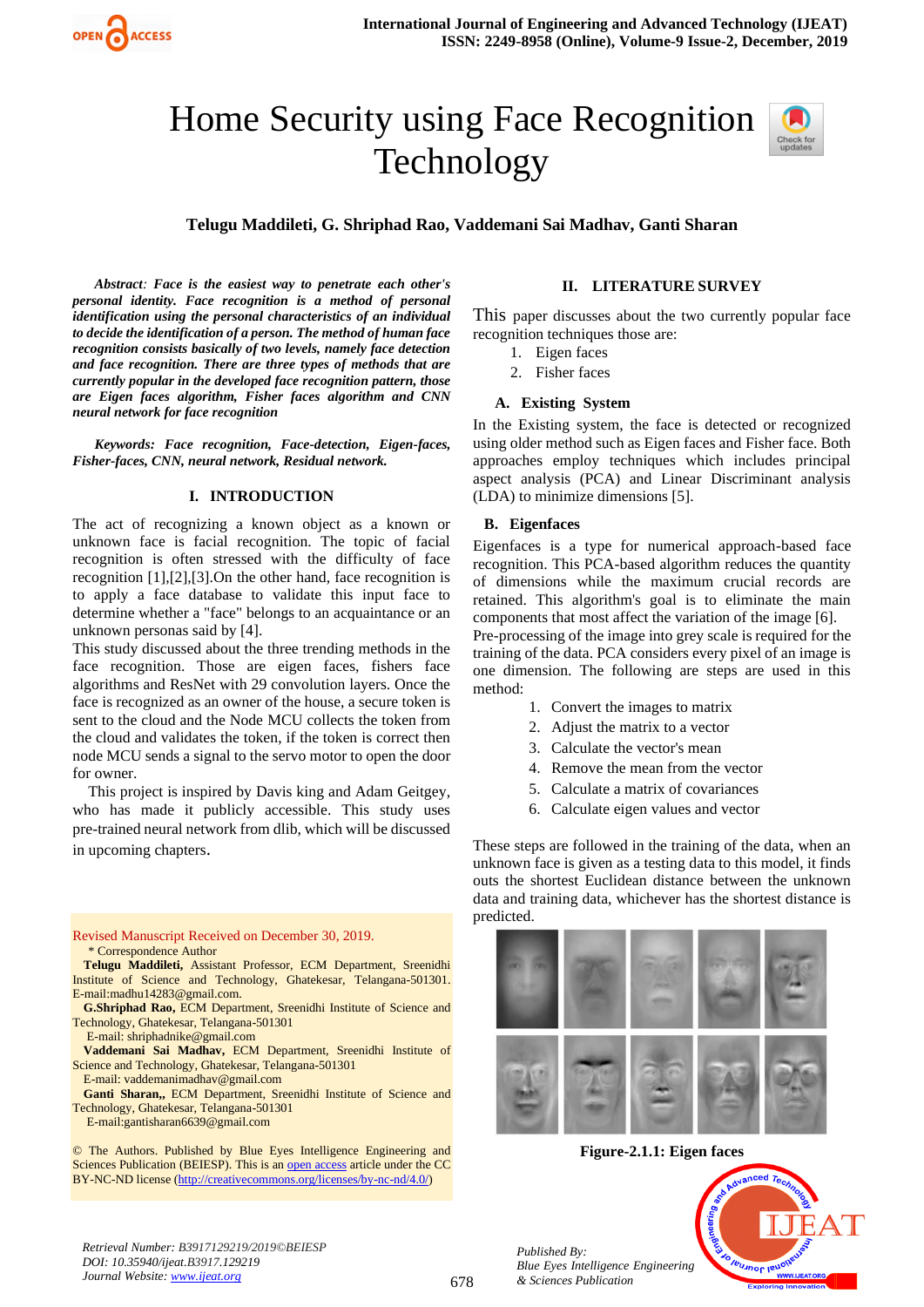Although this algorithm recognizes the faces but it has a lot of limitations, some of them are described below:

- 1. This method is scale sensitive that is it requires pre-processing of the image for scale normalization.
- 2. The accuracy decreasing for different poses of the testing image.
- 3. It requires plain or uniform background.
- 4. Eigen faces do not differentiate between two pictures from different classes during the training

#### **C. Fisherfaces**

Fisherfaces are just like Eigenface, the main distinction among them is the Linear Discriminant evaluation (LDA) approach used in Fisherfaces. As mentioned in [7] and we took [8] as a reference.

As discussed that Eigen faces do not make the difference during the training between two pictures from different classes from above, due to this whole average is affected.

Fisherface algorithm overcomes this hassle with the aid of the use of LDA for lowering the scale of the image.

Within class scatter, the LDA maximizes the class dispersion ratio to that, so it works better than PCA. The intention is to lessen the variance inside a category in comparison to the variant among classes, but an important procedure will also be the average per class. The average is calculated by given formula below:

$$
\Psi_{c_i} = \frac{1}{q_i} \sum_{k=1}^{q_i} \Gamma_k
$$

Where,  $c_i$ = classes,  $q_i$ = no. of pictures in the class. Unlike Eigenfaces, subtract the average of the corresponding class from each vector

 $\Phi_i = \Gamma_i - \Psi_{c_i}$ 

Then the scatter matrices are calculated, and intra-class scatter is represented as Sw, further inter-magnificence scatter is represented as Sb. After that, the goal is to discover a projection 'W' that maximizes the optimization criteria of Fisherfaces.

$$
W_{opt} = \arg max_{w} = \frac{|w^T s_b W|}{|w^T s_w W|}
$$

Then the process is similar to PCA, the training image projection will be compared to the test image projection.

The prediction of the algorithm will be the class of the image with the smallest distance.

## **D. Eigen Faces Vs Fisherfaces**

Eigenface attempts to maximize variation. They usually get a decent face model with PCA, but Fisherface wants the mean distance of different classes to be maximized while minimizing the variance within the class. They are faced with models that are more useful for discrimination [8].



As the below figure clearly tells that Fisherfaces algorithm is better than Eigen faces algorithm.

Although Fisherface has better accuracy that Eigenfaces but it has some limitations some of them are given below:

- 1. Fisherface is more complex than Eigenface.
- 2. Fisherfaces do not solve the issue of pose variations.
- 3. The accuracy is not always stable. 4. Accuracy in real-time video is not pleasant.

#### **III. PROPOSED SYSTEM**

As discussed in the above sections, it is not ideal to use Eigenfaces or Fisherfaces for face recognition because both of the algorithm does not work with different poses, different angles of the same face and different photos of the same person, the accuracy is not up to the mark. Hence the paper proposes another method to recognize the face.

## **A. Deep Neural networks**

Deep learning comes under machine learning that has networks that can learn from unstructured or unlabeled data without supervision. It has a couple of layers those are input layers, hidden layers and output layers. The network is going through the layers to measure each layer's likelihood. For more information please refer [9].



**Figure 3.1: Deep neural network**

## **B. Convolutional Neural networks (CNN)**

Convolutional neural networks enable computers to see, meaning that CNN is used to recognize images by transforming the original image into class scores through layers. CNN allows us to extract all the features from the input image [10]. This process is generally done by two

things those are feature learning and classification.

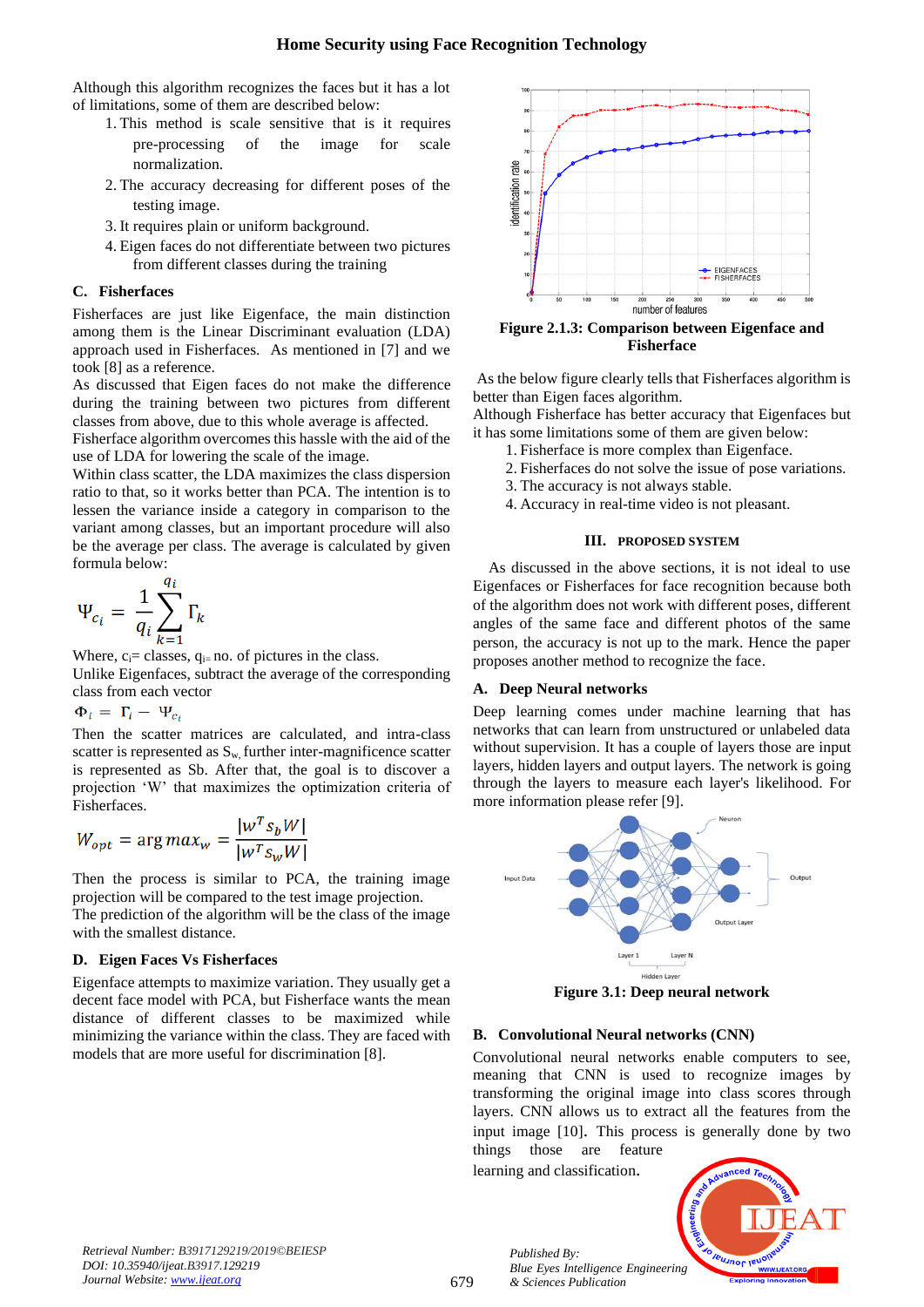



**Figure 3.1.2: CNN**

## **C. Residual Networks (ResNet)**

The famous known vanishing gradient is one of the problems that ResNet solve. When the network it too deep then the gradient will become zero, this problem is overcome by ResNet. When a network is built with too many layers then the training error increases, but while case of ResNet deeper layers does not affect the training error.



**Figure 3.1.3(a): Training error of plain network**



**Figure 3.1.3(b): Training errors of ResNet**

Deeper layers can be added but the overall error won't be affected, because it contains residual network which steps the layer [11].



**Figure 3.1.3(c): Residual Network**

#### **D. Face Recognition**

This study uses a pre-trained model which is a 29-layer Resnet network dlib (library). This design is a Resnet-34 with few layers and a reduction of half of the number of filters consistent with layeras said by [12]. This model was used for face recognition.

*dlib\_face\_recognition\_resnet\_model\_v1.dat:*

The network was trained with 3 million images of face, the data was taken from face scrub and VGG datasets.This model maps human faces into 128D vectors in which images of the same person are mapped near to each other and images of different individuals are mapped far apart.The resulting model obtains anaccuracy of 99.38% with a deviation of 0.00272732 on the LFW benchmark.

*shape\_predictor\_5\_face\_landmarks.dat:*

This is a template of 5 points land marking which distinguishes the eyes ' corners and the nose's edge. It is educated on the landmark dataset, which consists of 7198 faces. Predicts the face's shape that is basically specifies how the shape is positioned in the picture.

#### **E. Face Recognition Block diagram**

The working of the face recognition is described below [13].



**Figure 3.2.1: Block Diagram**

Face recognition is actually a sequence of several related steps:

- 1. The work done by the first block is to get the face from the input image by using dlib's *frontal\_face\_detector*, the returns a face detector while that is used to get the faces from the input image or video.
- 2. In the second block, we use*shape\_predictor\_5\_face\_landmarks*to predict the shape of the face detected by the first block.
- 3. In the third block, we use the trained neural network model that is *dlib\_face\_recognition\_resnet\_model\_v1* it produces 128D vector of the aligned face from the second block. This 128D vector describes the face.
- 4. In the face matching block, the vector is compared to the known faces' vectors, if it is matched then predict as owner of the house.

Thanks to [11] who has made a library Face\_recognition which made it lot easier to do all the above steps with just by calling the appropriate function when needed.

#### *If recognized as an owner:*

When an owner of the house comes in front of the camera, the above process takes place and when the face is recognized a security token is send to the cloud.

*If not recognized as an owner:*

When an unknown person before the lens, as usually the face recognition steps takes place and then saves the unknown person in the unknown's folder so that the owner of the house

can see all the unknown faces who tried to enter the house.



*Retrieval Number: B3917129219/2019©BEIESP DOI: 10.35940/ijeat.B3917.129219 Journal Website[: www.ijeat.org](http://www.ijeat.org/)*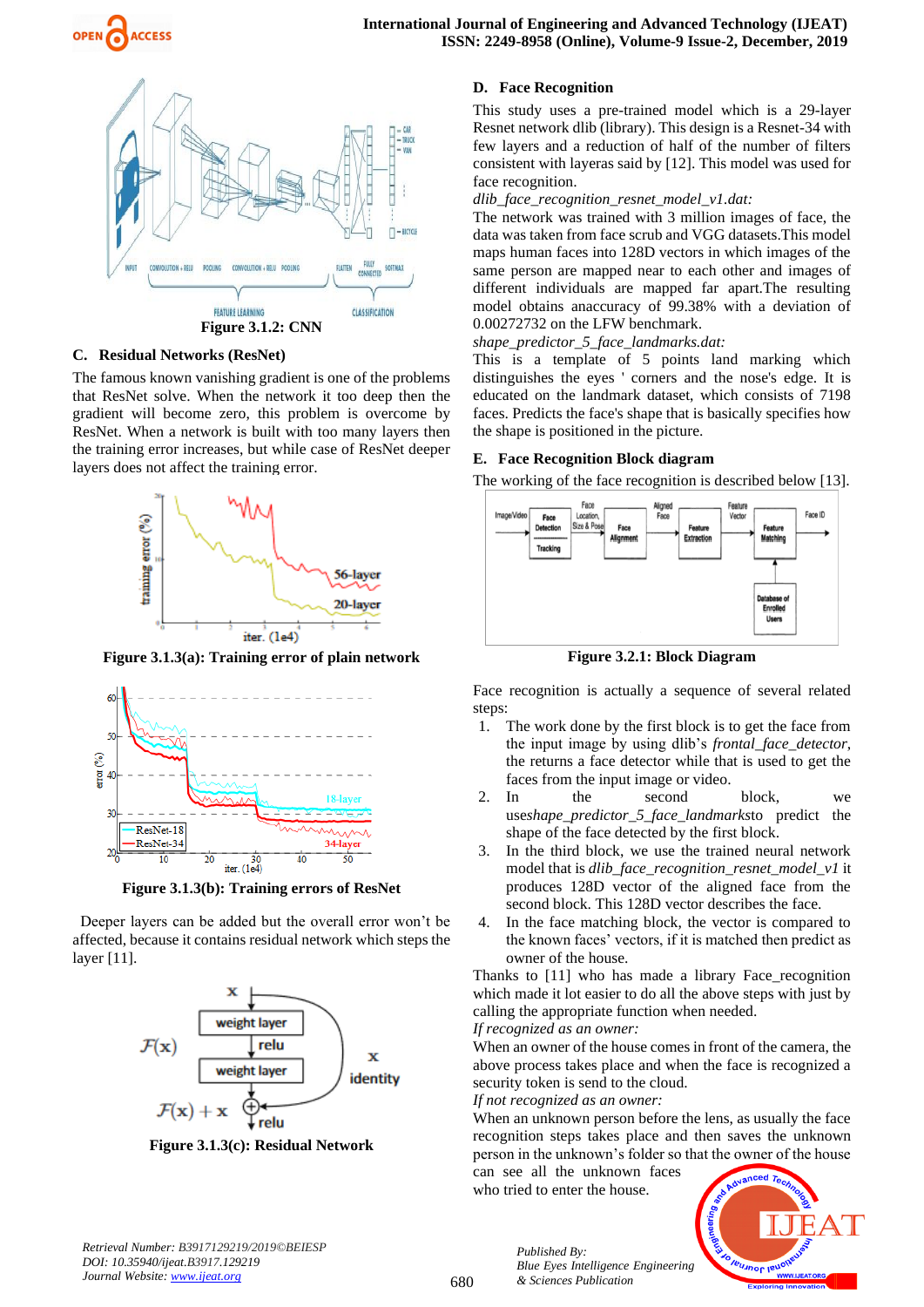# **Home Security using Face Recognition Technology**

## **F. Work with Node MCU**

As discussed earlier, whenever an owner appears in front of the camera a secure token is sent to cloud, here the working of the NodeMCU takes place. NodeMCU contains a Wi-Fi module which is esp8266, this module is used to connect to the internet. For more information please refer to [12]

The working of NodeMCU is simple, when it is connected to the web; it tries to retrieve a value from the cloud which was used for face recognition. Then the value received from the cloud is evaluated, if verified as true then the NodeMCU send a signal to the servo motor to turn 90 degrees, so the lock to the door is opens. The whole code for NodeMCU is written Arduino IDE.



**Figure 3.3.1: Door Locked**



**Figure 4.2: Door Unlocked**

## **IV. RESULTS**

Both the existing and proposed system is taken into consideration, so that we can compare the results to each other.

| Type of<br>recog<br>nition       | <b>Eigenfaces</b><br>algo<br>rith<br>m | <b>Fisherfaces</b><br>algori<br>thm | <b>Neural</b> net<br>WO<br>rk |
|----------------------------------|----------------------------------------|-------------------------------------|-------------------------------|
| <b>Picture</b>                   |                                        |                                     |                               |
| <b>Real-time</b><br>video        | Low accuracy                           | <b>Medium</b><br>accuracy           | <b>Ideal</b><br>accuracy      |
| <b>Different</b><br>lighti<br>ng | X                                      |                                     |                               |
| <b>Different</b><br>angle<br>s   | X                                      | X                                   |                               |
| <b>Different poses</b>           | x                                      | Х                                   |                               |
| <b>Processing</b><br>time        | Low                                    | Low                                 | <b>High</b>                   |

Result for neural network with different pose is as shown below.



 Result for neural network at different angles is as shown below.



#### **V. FUTURE SCOPE**

The eventual fate of face recognition innovation is splendid. Forecasters opine that this innovation is relied upon to develop at an imposing rate and will create tremendous incomes in the coming years. Security and reconnaissance are the significant fragments which will be profoundly impacted. Different zones that are currently greeting it wholeheartedly are private ventures, open structures, and schools. It is evaluated that it will likewise be received by retailers and banking frameworks in coming a long time to keep misrepresentation in charge/Visa buys and installment particularly the ones that are on the web. This innovation would fill in the escape clauses of to a great extent common deficient secret phrase framework. Over the long haul, robots utilizing face recognition innovation may likewise come. They can be useful in finishing the undertakings that are illogical or hard for individuals to finish.

Although Deep learning has brightest scope of all technologies, even NVIDIA has increased the lifespan of deep learning by creating more CUDA. So, in future processing time will be a lot less compared to now.

# **VI. CONCLUSION**

This uses face recognition to display the proposed system door access system. The Home Door Lock control system has been successfully tested control by verifying the nominal face images based on the face recognition method. The proposed system is fully stand-alone and wireless to create a safe network that is reliable, stable, easy to operate and low cost. To successfully develop this entire system as a standalone security device, a battery power source has been installed. Finally this study concludes that the different operations have been checked successfully and the findings have been reported.

*Retrieval Number: B3917129219/2019©BEIESP DOI: 10.35940/ijeat.B3917.129219 Journal Website[: www.ijeat.org](http://www.ijeat.org/)*